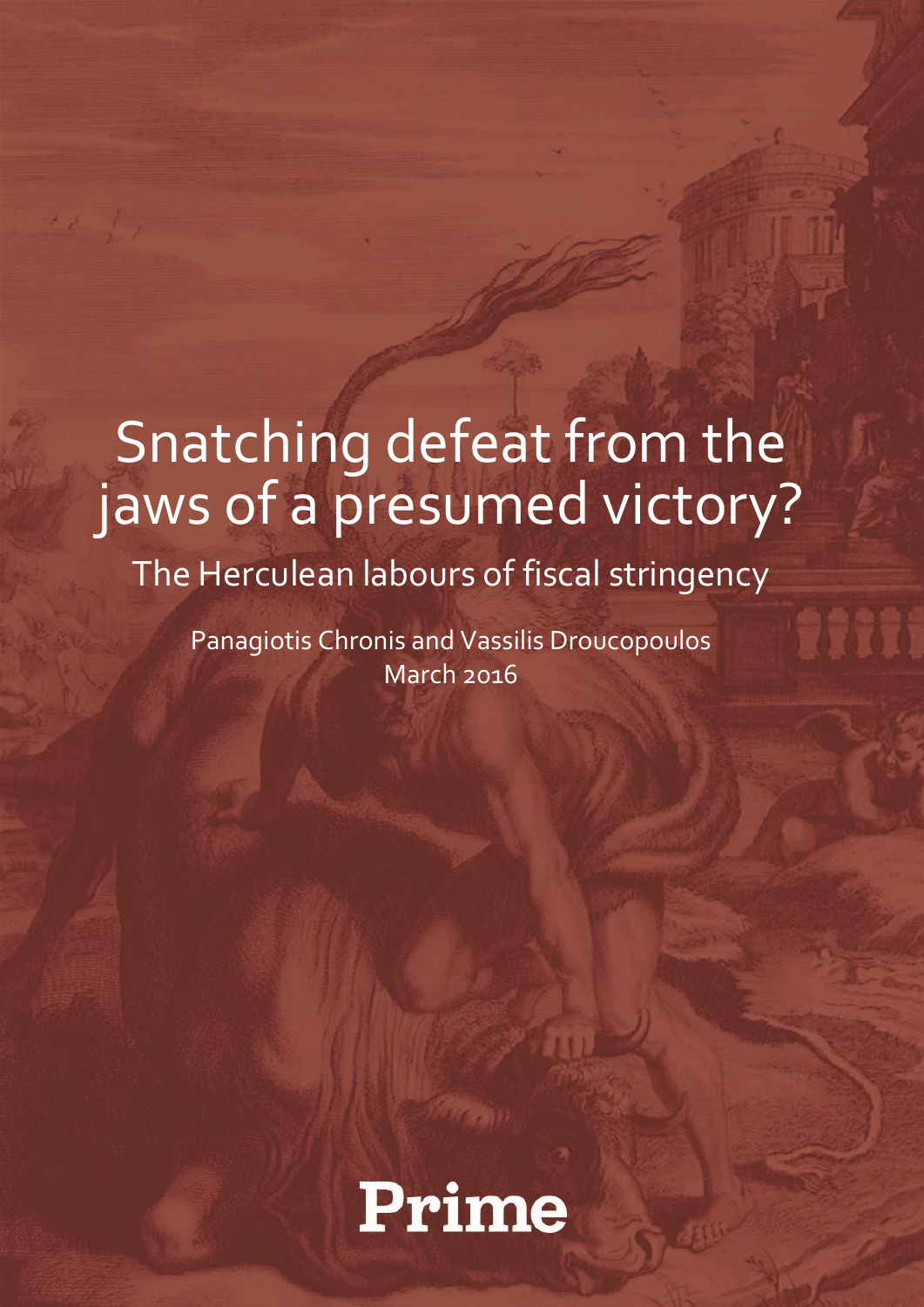## **Snatching defeat from the jaws of a presumed victory?**

The Herculean labours of fiscal stringency

Panagiotis Chronis and Vassilis Droucopoulos

*Panagiotis Chronis* is currently a senior economist at the Economic Analysis and Research Department of the Bank of Greece. He holds a PhD in public economics and macroeconomic theory from the University of Athens and has undertaken postgraduate studies in the University of Warwick and the University of York. His research interests include public economic theory and policy, sustainability of public debt, and monetary and fiscal policy interaction.

*Professor Vassilis Droucopoulos* taught economics at the University of Athens from 1990 to 2013, and before that, at the Technical University of Crete, the University of Edinburgh, and Laurentian University, Canada. From 1998 to 2006, he was a member of the Monetary Policy Committee of the Bank of Greece, and from 1994-1997, Director General of the Centre of Planning and Economic Research, Athens.

*Panagiotis Chronis: Bank of Greece, Economic Analysis and Research Department. 21, E. Venizelos Ave. GR- 10250 Athens.E-mail[: pchronis@bankofgreece.gr](mailto:pchronis@bankofgreece.gr)*

*Vassilis Droucopoulos: Professor (emeritus), Department of Economics, University of Athens, Greece. E-mail[: vdroucop@econ.uoa.gr](mailto:vdroucop@econ.uoa.gr)*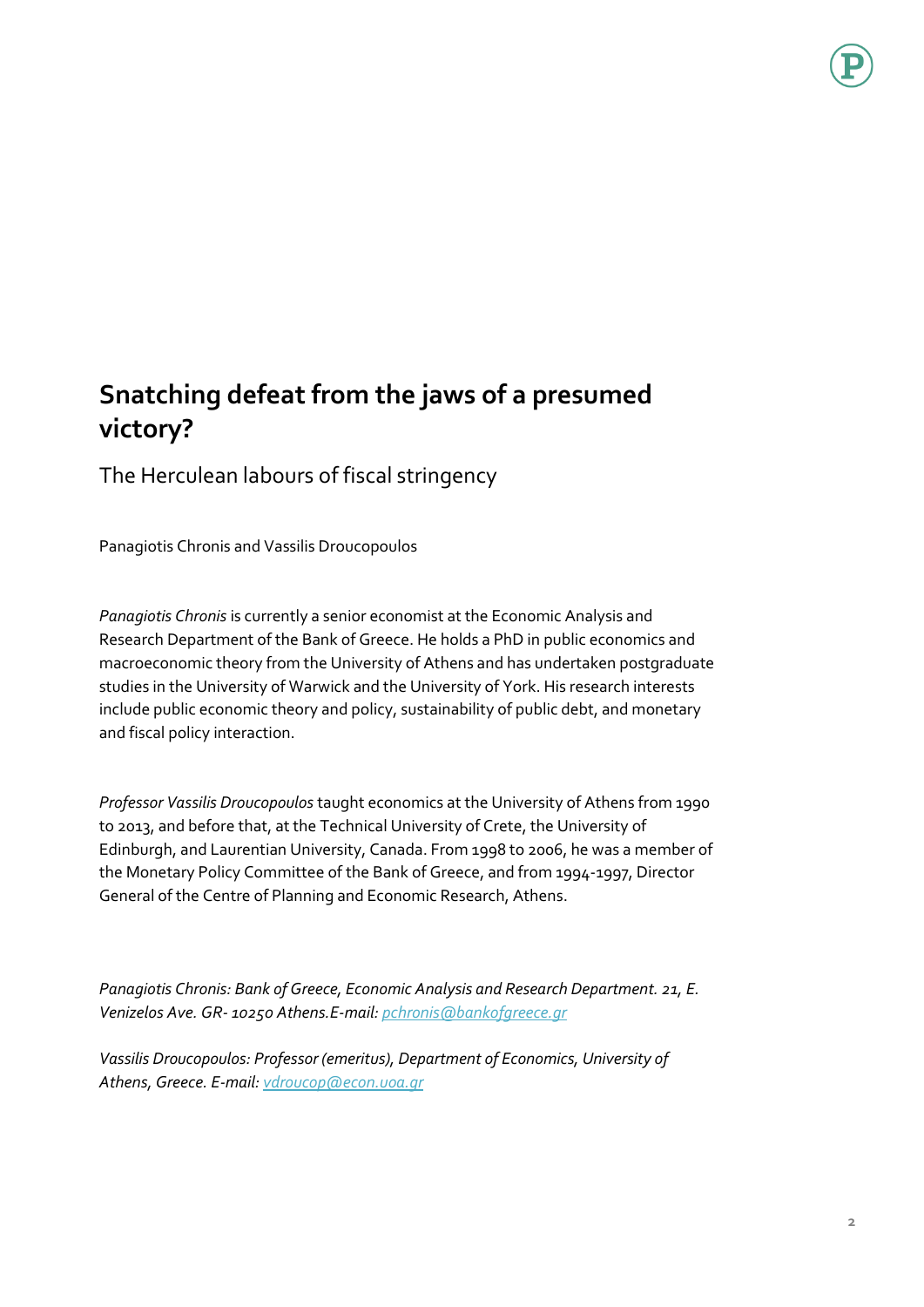### Abstract

In this paper we attempt to shed light on the nexus of the self-defeating nature of fiscal stringency with reference to certain Eurozone countries, and particularly Greece, which have come recently under increased pressure to redress their fiscal position and to control their public debt level by imposing fiscal austerity measures. The methodology employed permits us to endogenize the effect of fiscal policies on GDP growth by invoking the use of fiscal multipliers, and to come up with their values consistent with the given values of the fiscal variables. We then delve into the 'self-defeating' question by examining whether the macroeconomic impact of the fiscal stance is associated with negative growth rates of the GDP along with an increasing debt-to-GDP ratio, or not.

Our results tend to indicate that for some countries the adverse consequences of fiscal retrenchment seem to be short-lived whereas for Greece it is evident that the detrimental effects last much longer triggering a massive run-up in the debt ratio, thus exacerbating, inter alia, the debt sustainability problem. Lastly, we pinpoint the limitations of the 'self-defeating' debate and allude to avenues for a fully inclusive enquiry.

Keywords: self-defeating austerity, fiscal policy, macroeconomic effects, debt-GDP ratio, deficit.

JEL classification: E62

*The views expressed in this paper are exclusively those of the authors and do not necessarily reflect those of any other institutions nor should they be attributed to them.*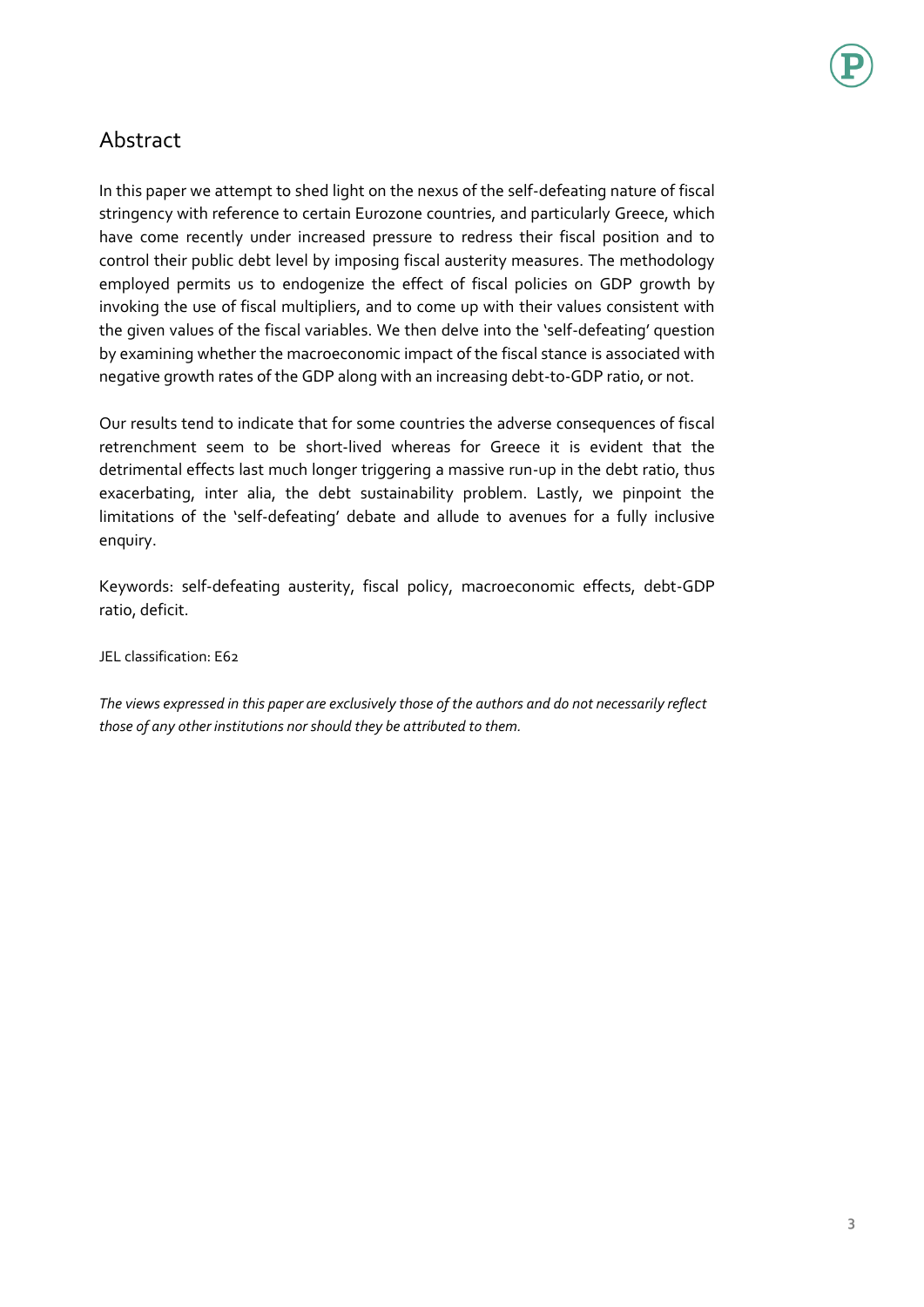*"You will never balance the budget through measures which reduce the national income"*

*John Maynard Keynes, Radio Debate, 1933.*

#### **1. Introduction**

The IMF (2008) "Staff Report for the 2007 Article IV Consultation" issued in May 2008 had this to say about the state of the Greek economy: "The Greek economy has been buoyant for several years and growth is expected to remain robust for some time… The Greek banking sector appears to be sound and has thus far remained largely unaffected by the financial market turmoil…The authorities are pursuing further fiscal consolidation with the goal of achieving a balanced budget by 2010." But it was not meant to be since things did not work out as foreseen. A year later the same institution (IMF, 2009) changed tack in its fresh report. Ultimately, in May 2010 the Greek government of the time signed a deal with the Troika and the "First Adjustment programme" came into effect.

All the rest is history by now in the sense that everyone knows, albeit elliptically, what happened next. Yet, history is, occasionally, in need of forensic post-mortems. One of them is the ongoing passionate debate (as much as economists indulge in passion!) concerning the possible self-defeating nature of fiscal retrenchment. It is to this controversial subject that the following analysis addresses itself. We limit ourselves, willingly at this stage but reluctantly nevertheless, to an admittedly restricted research paradigm. Our opinion on this question is touched upon in the concluding part of the paper.

We start our mainstream (methodologically, that is) enquiry by presenting in the next section the mathematical model which enables us to approach the issue at hand. The part that follows presents and discusses the empirical findings. Part 4 concludes.

#### **2. The model**

#### *"Numbers are not impartial and straightforward; they have baggage"*

*Alex Bellos, "Alex through the looking glass: how life reflects numbers and numbers reflect life", Bloomsbury, London, 2014, p. 12.*

We consider the dynamic representation between the government's debt and the fiscal balance. By using the debt stock identity we write the current value of public debt (*Bt*), in terms of the current fiscal balance, as well as the stock of debt. So, the evolution of public debt in nominal values is given by:

$$
B_t = BAI_t + B_t - 1 + SFA_{t(1)}
$$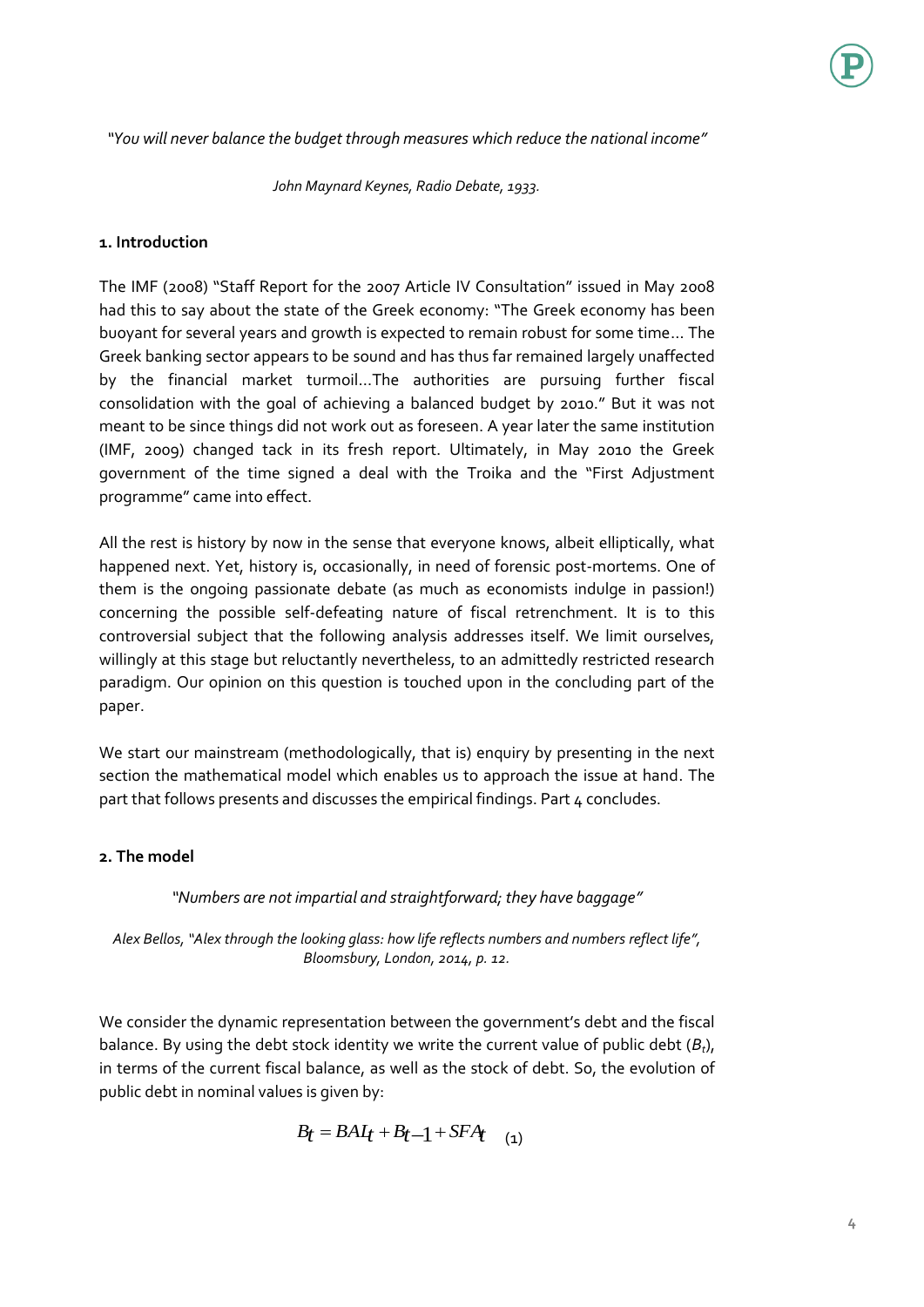with *BALt*standing for the fiscal balance and *SFAt*for the stock-flow adjustment. Dividing both sides of equation (1) by *GDP* we obtain the above equation in terms relative to GDP i.e.

$$
b_t = bal_t + \frac{b_{t-1}}{N_t} * sfa_t \quad (2)
$$

In equation (2) the lower case letters stand for public debt, fiscal balance and stock flow adjustment, all relative to GDP,  $(b_t)$ ,  $(b_d)_t$  and  $(sfa_t)$  respectively, while  $N_t = 1 + n_t$  with  $n_t$ representing the rate of change in nominal GDP.

Forward iteration of equation (2) results to the dynamic path of public debt (with *t=1,…,T* denoting time) given by:

$$
b_{t+T} = \begin{cases} ba l_t + \frac{bal_{t-1}}{N_t} + sfa_t \text{ when } t = 0\\ ba l_{t+T} + \sum_{\alpha=0}^{T-1} \frac{bal_{t+\alpha}}{T} + \frac{b_{t-1}}{t+T} + \Omega \text{ when } t \ge 1\\ \sum_{\kappa=\alpha+1}^{T-1} \frac{bal_{t+\kappa}}{T} + \prod_{j=t}^{T-1} N_j \end{cases} \tag{3}
$$

$$
\Omega = \sum_{\alpha=0}^{T-1} \frac{sfa_{t+\alpha}}{T} + sfa_{t+T}
$$
  

$$
\frac{\alpha=0}{\sum_{\kappa=\alpha+1}^{T-1} sfa_{t+\kappa}}
$$

It has been cogently claimed that the rate of output growth cannot be regarded as exogenous, as the traditional approach theorizes, since it is affected by the fiscal policy measures and hence, by the adjustments in the budget balance (Leão, 2013, p. 451). To this view we wholeheartedly subscribe. For this to be achieved we transform equation (3) by inserting revenue (τ) and spending (g) multipliers.<sup>1</sup> In this way the GDP growth rate is made dependent on the fiscal policy stance and hence, the macroeconomic impact of fiscal policy in public debt formation is endogenised. The total differentiation

of equation (3) reveals the dynamic evolution of government's debt as:  
\n
$$
db_t = dg - d\tau - \frac{f'_t * d\tau + f'_g * dg}{N^2 t} * b_{t-1} + sfa_t, when T = 0
$$
\n(4. a)

 $\overline{a}$ 

<sup>&</sup>lt;sup>1</sup> Parenthetically let us add that in the last few years there has been a plethora of articles and working papers originating from academics and institutions of all sorts on fiscal policy stimulus/retrenchment and the multiplier. On the contrary, in the previous decades any relevant discussion in tandem had been relegated into a near-complete oblivion due to the fact that firstly, the multiplier hailed from the Keynesian past which had fallen, for various reasons, into disrepute and secondly, to the alleged inefficacy of any activist fiscal policy measures. However, the ongoing world economic and financial crisis has, for other reasons, rekindled the interest in Keynesian economics and more specifically, in fiscal policy and its attendant concept, the fiscal multiplier. As MüIler (2014, p. 256) forcefully argues: "…irrespective of the indicator [e.g. deficit, debt level] that is ultimately viewed as the most relevant, the fiscal multiplier will always be decisive for whether austerity is self-defeating".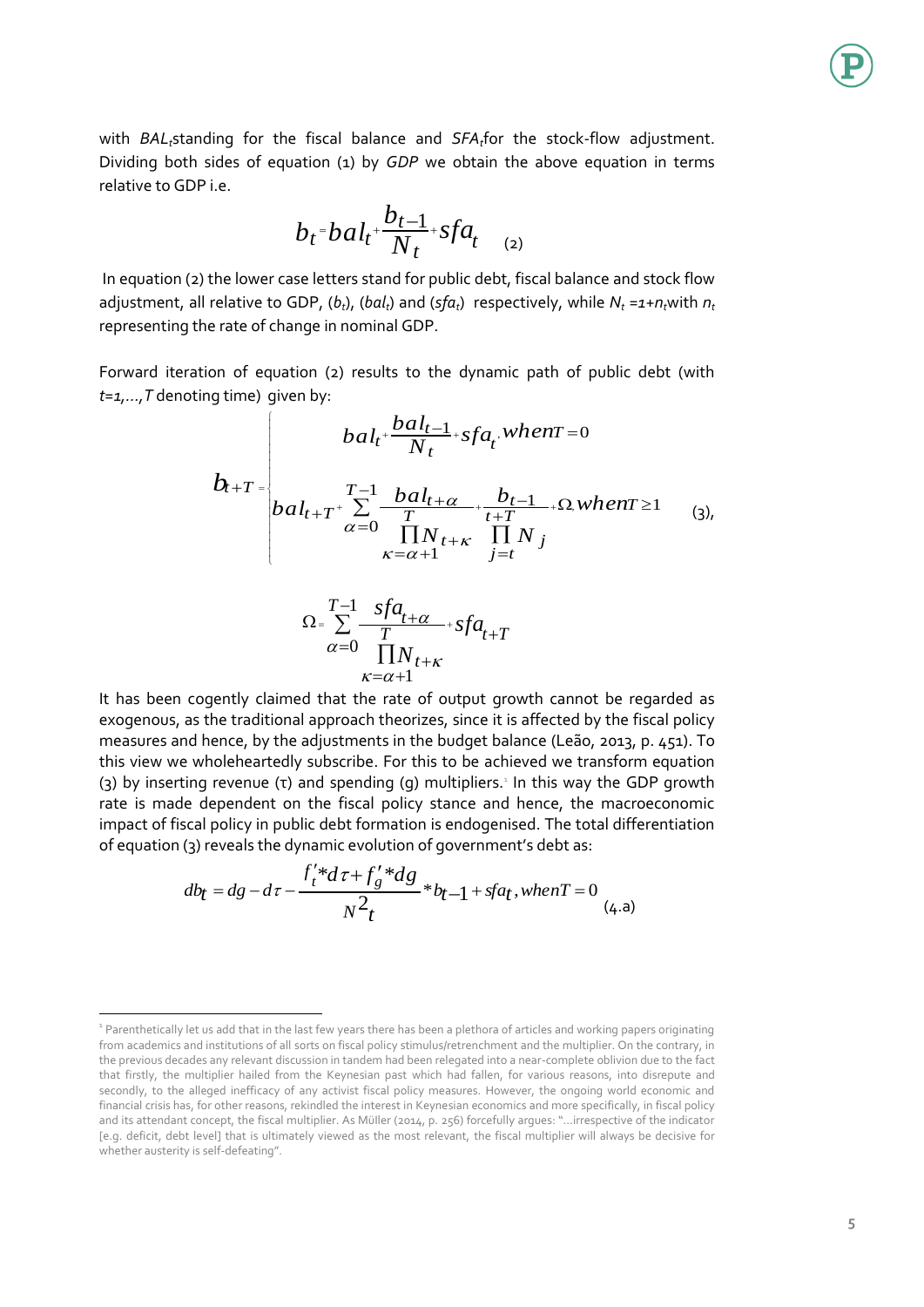$$
db_{t+T=dg_{t+T}-d\tau_{t+T}-\frac{f'_{t}*d\tau+f'_{g}*dg}{N^{2}t+T}\left[\sum_{\alpha=0}^{T-1}\frac{bal_{t+\alpha}}{\prod_{k=\alpha+1}^{T-1}l_{k}}+\frac{b_{t-1}}{\prod_{j=t}^{T-1}l_{j}}\right]+ \Omega
$$
\n
$$
\Omega = \sum_{\alpha=0}^{T-1}\frac{sf_{t+\alpha}}{\prod_{k=\alpha+1}^{T-1}l_{k}}+sf_{t+T}
$$
\n
$$
\alpha=0 \frac{\prod_{k=\alpha+1}^{T-1}l_{k}}{\prod_{k=\alpha+1}^{T-1}l_{k}}+ \sum_{\alpha=0}^{T-1}\frac{cl_{t+\alpha}}{\prod_{k=\alpha+1}^{T-1}l_{k}}.
$$
\n(4.5)

Equations (4.a and 4.b) show the way the dynamic path of government's debt is affected by the effect of fiscal policy choices. This incorporates the impact of the fiscal multiplier regarding spending (*fg')* and revenue (*f<sup>τ</sup> ')*. <sup>2</sup>Notice that the product of the multiplier *f'* and the change of the fiscal policy variable show the macroeconomic impact of fiscal policy in the dynamic path of debt.<sup>3</sup> So, we can obtain, hopefully, answers to the question of self defeating fiscal austerity.

Furthermore, in the case of public debt remaining constant  $(db<sub>t</sub> = 0)$  equation  $(Aa)$ implies:

$$
dg - d\tau = dbal_t = \frac{f'_t * d\tau + f'_g * dg}{N^2 t} * b_{t-1} - sfa_t
$$
\n(5)

From the above expression it is made clear that the public debt is sustainable when the fiscal measures adopted by the government mirrored in the change of the fiscal balance (*dbalt*) do not exceed the macroeconomic cost of fiscal measures in terms of debt accumulation net of the (exogenous) *sfa*, i.e. the *(RHS)* of equation (5). If however *dbalt>RHS*then public debt increases while if*dbalt<RHS*it is reduced*.*

In the same vein, the dynamic representation of the public debt accumulation (Equation 4b) incorporates the impact of the accumulation of the fiscal balance indicating the importance of the macroeconomic consequences caused by the past fiscal policy choices. Yet, in this dynamic framework sustainability implies:

 $\overline{a}$ 

<sup>&</sup>lt;sup>2</sup> In our model the multipliers refer to the expected impact on GDP growth rate due to 1 percent change in tax revenue and government expenditure as a percentage of GDP. It is widely accepted that discrepancies between fiscal multiplier estimates in the literature are due, among a host of other reasons, to the different definitions adopted (e.g. Bi et al., 2013, p. 6 and Van Brusselen, 2009, p. 13).

<sup>&</sup>lt;sup>3</sup> In the relevant literature, certain debt dynamic equations do include explicitly the effect of fiscal multipliers but in a rather *ad hoc* and intuitive manner (e.g. Eyraud and Weber, 2013, pp. 4, 22 and IMF, 2015, p. 63). This is in contrast with the present study where the impact of fiscal policy, through the rate of output growth, on the evolution of the debt-to-GDP ratio, results directly from the debt stock identity.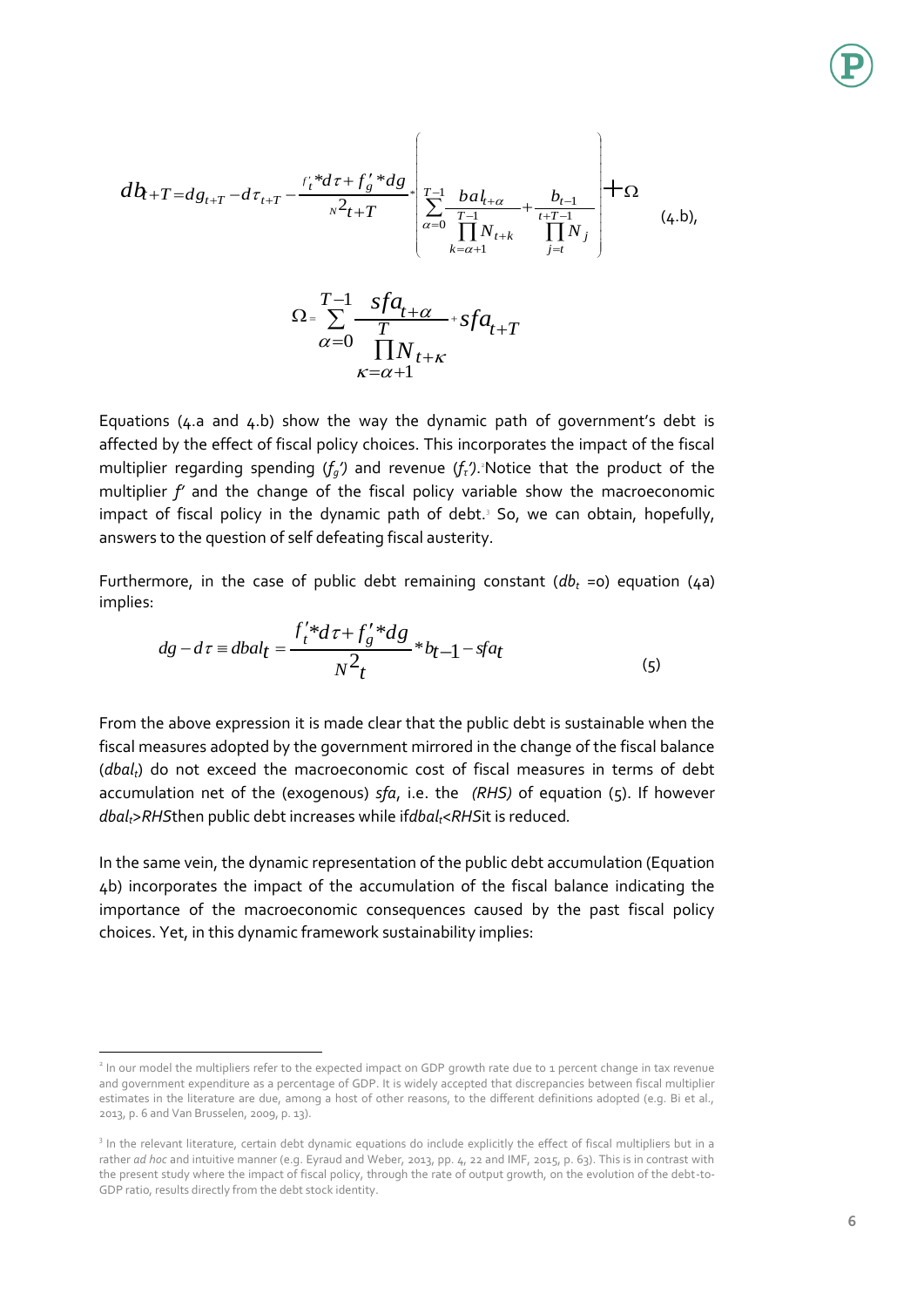$$
dg_{t+T} - d\tau_{t+T} \equiv dbal_{t+T} = \frac{f'_{g} * d_g + f'_{\tau} * d_g}{N^2 t + T} \times \begin{bmatrix} T-1 & baI_{t+\alpha} & b_{t-1} \\ \sum_{\alpha=0}^{T-1} \frac{baI_{t+\alpha}}{\prod_{k=\alpha+1}^{T-1} N_{t+k}} + \frac{b_{t-1}}{\prod_{j=t}^{T-1} N_j} \end{bmatrix} + \Omega, \text{when } T \ge 1
$$

(6)

$$
\Omega = \sum_{\alpha=0}^{T-1} \frac{sf\alpha_{t+\alpha}}{\prod_{\kappa=\alpha+1}^{T} N_{t+\kappa}} - sf\alpha_{t+T}
$$

In other words, the above expressions indicate that public debt will not be stabilized when the fiscal measures cause an impact in GDP growth (as this indicated by the RHS in both expressions), that is greater than the improvement in the fiscal balance i.e. the objective of the measures.

#### **3. The impact of fiscal measures and "self-defeating" austerity**

*"Countries set on charting an independent course for themselves have to contend with predacious assessments of their public debt profile. To diverge from the say-so of the creditor class is to indulge in high-risk behavior as defined by the actuarial logic that holds sway over so much of our political life"*

#### *Andrew Ross, "Calculating the debt gap", Antipode, [published on line](http://onlinelibrary.wiley.com/doi/10.1111/anti.12184/abstract) 9 September 2015*

In this section we focus on the effect of fiscal austerity on various macroeconomic variables with special emphasis to the Greek case. To this end we start by making use of Eq. (4a) which endogenizes the effect of fiscal manoeuvre on GDP growth. In this paper our definition of "self- defeating" austerity implies that the macroeconomic impact of the fiscal stance is associated with negative growth rates of the GDP along with an increasing debt-to-GDP ratio.<sup>4</sup> As already stated, the macroeconomic impact is captured by the numerator of the ratio in the RHS of Eq. (4a). The fiscal multipliers, as previously defined, are obtained through the use of "Excel Solver" which enables us to estimate their optimal values which are, that is, consistent with the given values of the fiscal variables (revenues, expenditures and the fiscal balance), public debt, nominal

 $\overline{a}$ 4 Alternative definitions are provided, indicatively, by: a. The ECB (2014, p. 84): « Consolidation is described as 'selfdefeating' if the resulting debt-to-GDP ratio is higher than it is in the baseline scenario (where there is no consolidation)", b. Warmedinger et al. (2015, pp. 4, 16): "…the paper estimates threshold multipliers that would lead to self-defeating consolidation in the sense of driving the public debt-to-GDP ratio up, to the point where it is unsustainable", (p. 6) "…in the sense of putting the public debt ratio on an unfavourable path,…" and (p. 19) "…debt-to-GDP ratio higher than in the no-consolidation baseline", c. Berti et al. (2013, p. 2): "…'self-defeating' fiscal consolidation (i.e. fiscal consolidation leading to *temporary* increase in the debt-to-GDP ratio)…" and d. Holland and Portes (2015, p. F4): when "…debt to output ratios might increase rather than decrease".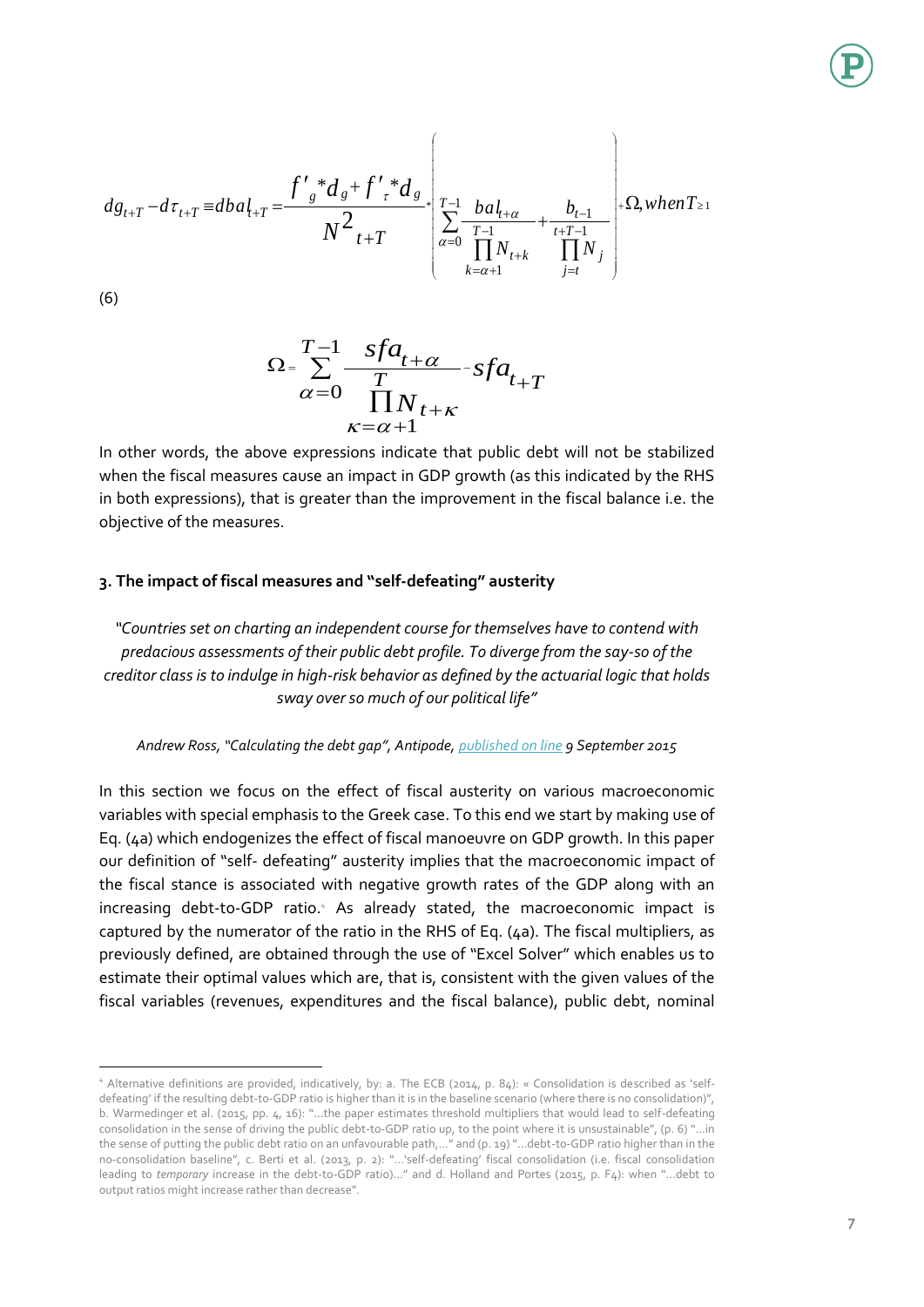GDP and lastly, of the stock-flow adjustment.<sup>5</sup> Debt sustainability implies that the change of the fiscal balance (dbal<sub>t</sub>) should be equal or smaller than the RHS of Eq. (5). In Table 1 we present our estimates along with the statistical values of the relevant variables for Greece, Ireland, Portugal, Spain and Germany, the last one being an adamant proponent and paragon of putative fiscal rectitude/sound finance/monetary probity and the country that calls the tune in European economic affairs.<sup>6</sup> The years under examination span the period 2008 to 2016 and the data are sourced from the AMECO statistical base (October/November 2015).

The following general remarks are in order:

 $\overline{a}$ 

First, as a consistency check for our results it is to be noticed that the validity of Eq. (5) is borne out in all cases. In other words, whenever the RHS is smaller than the dbal, then the debt-to-GDP ratio goes up and contrariwise.

Second, fiscal policy for Greece, Ireland, Spain and Portugal is connected to a negative macroeconomic impact for most years whereas for Germany this applies to two years only, namely 2009 and 2011. In addition, it should be stressed that for Greece (2010- 2013) the fiscal retrenchment produced a spectacular negative macroeconomic impact. So was the case for Ireland (2009 and 2011) while for Portugal and Spain the negative impact was of a milder magnitude.

Third, a comparison between the total macroeconomic impact of fiscal policy and the GDP rate of growth reveals that in certain cases the negative contribution of the impact has reinforced the decline of this rate whereas in other cases the negative contribution is mitigated or even overturned. These disparate phenomena could be attributed to the different policy instruments composition of the fiscal package adopted and/or to other idiosyncratic economic characteristics enhancing or reducing the GDP rate of growth of each national economy (e.g. credit squeeze or credit liquidity provision, potential output, hysteresis effects, strength of the export sector, vulnerability to the fiscal retrenchment occurring contemporaneously in Europe or in other trade partners) or to different socio-political traits and events.

Turning now our attention specifically to the Greek case it is evident from Table 1 that the debt-to-GDP ratio follows an inexorable upward path (so is observed for Spain but with much shorter leaps), barring 2012 the year a PSI took effect, estimated to reach in 2016 the 200% mark. No sign of any reversal, within a few years from the start of the "Adjustment Programme" as false hopefulness proclaimed, is yet apparent. In other words, fiscal austerity measures have failed to return the exorbitant debt level to a sustainable path. Also, in the period 2010-2013 the total macroeconomic impact of

<sup>&</sup>lt;sup>5</sup> Eyraud and Weber (2013, p. 4, fn. 5) have remarked that when multipliers are calculated using nominal variables then they may be larger than multipliers calculated in real terms. This is due to the deceleration of inflation when GDP declines with fiscal tightening: "thus the decline in nominal GDP is larger than the decline in real GDP".

 $^6$  Greece has only recently entered the 3<sup>rd</sup> "Adjustment programme" (the 1st dating from 2010) while Ireland remained in a programme from late 2010 to late 2013 and Portugal from mid-2011 to mid-2014.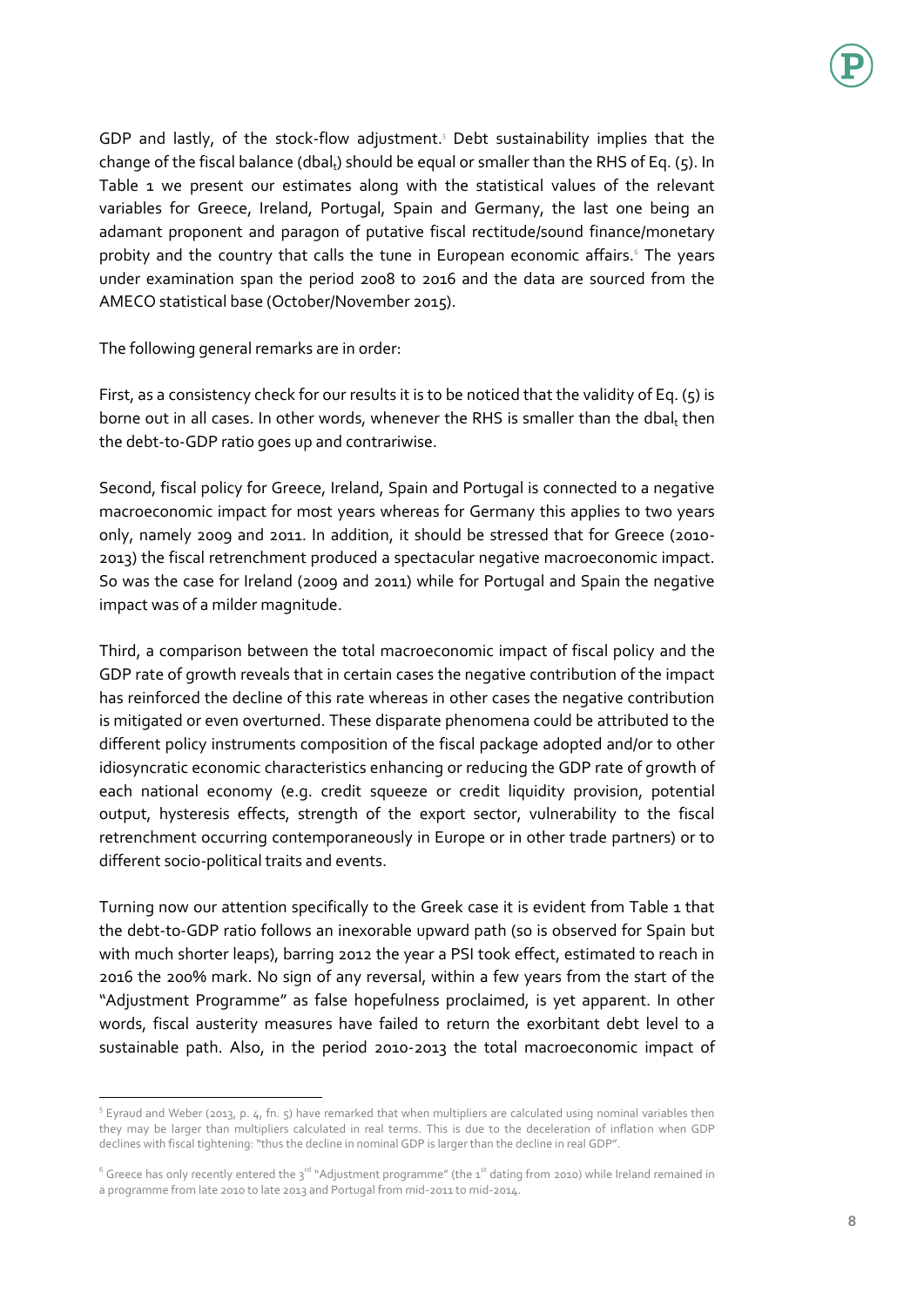

fiscal retrenchment was heavily negative exceeding the corresponding figures for the same years of all other countries of Table 1 except for Ireland (2011).<sup>7</sup> Evidently, this contractionary impact contributed mightily to the decline of the nominal rate of growth.<sup>8</sup> Moreover, it is worth mentioning that for the years 2010 and 2011 the reduction of the fiscal deficit did not prevent the debt-to-GDP ratio from rising due to the momentous decline of the denominator, whereas for 2014 and 2016, in spite of the fact that the nominal contraction was milder (or, is predicted to be), the ratio did not stop climbing up.

In view of these developments it would take an inordinate dose of audacity from someone to maintain that the adjustment programmes imposed on Greece and executed accordingly from 2010 onwards are not responsible for the severe economic slump that the country is experiencing. Indeed, it is an ironic fact that even some of the most fervent supporters of the austerity measures have on occasion, reluctantly perhaps, admitted that various facets of the programmes have been ill-conceived and ill-designed.<sup>9</sup> On top of that, pieces of IMF research (e.g. Callegari et al., 2012, Eyraud and Weber, 2013 and Blanchard and Leigh, 2013 just to name a few) have repeatedly acknowledged that inflicting austerity in a weak economy is self-defeating.<sup>10</sup> Likewise, in the plain words of Mody (2015):

"As the budget deficit is reduced, the economy slows down, and the ability to repay debt is undermined. Indeed, austerity can be self-defeating".

One should also note that the findings of a recent paper by Fatas and Summers (2015), based on a model firstly introduced by DeLong and Summers (2012), suggest that attempts to reduce public debt via reductions in spending or increases in taxation lead likely to a higher debt-to-GDP ratio because of the negative impact on GDP. More particularly: "Countries that implemented large fiscal consolidations in 2010-11 might have found themselves in 2012 with a depressed economy that might have required even larger adjustments in fiscal policy that further depressed growth" (p. 24), thus, adding more insult to deep injury. Furthermore, Jordà and Taylor (2016, p. 219) argue that "…austerity is always a drag on growth, and especially so in depressed economies…".Finally, it is to be remembered that the Greek GDP deflator has been

 $\overline{\phantom{a}}$ 

<sup>&</sup>lt;sup>7</sup> We have estimated that the average macroeconomic impact of fiscal tightening (2010-2015) accounted for approximately 68% of the average negative rate of GDP change in Greece. Along the same line, Jordà and Taylor (2016, p. 247) calculate that almost 78% of the "dismal performance" of the UK economy between 2007 and 2013 could be attributed to fiscal austerity.

<sup>&</sup>lt;sup>8</sup> According to the Hellenic Statistical Authority (13.10.2015), the cumulative loss of nominal GDP amounted to 21.4% and 26.6% for the periods 2010-14 and 2008-14, respectively.

<sup>&</sup>lt;sup>9</sup> Relatedly, the two most recent reportings are those by the IMF (2016, 2015) on the myopic and compliant handling of the Greek debt restructuring issue and its ensuing (un)sustainability. It is to be noted however, that the 2016 announcement refers to a report dated 9 April 2015.

<sup>&</sup>lt;sup>10</sup> "...imposing restrictive fiscal policies to a country already in recession may unleash a vicious cycle of consolidation followed by contraction, which requires further consolidation and so on." and "Internal devaluation depresses growth, and the absence of growth requires further austerity for governments to regain their fiscal credibility, thus generating a vicious cycle." (Armingeon and Baccaro, 2012, pp. 269, 275).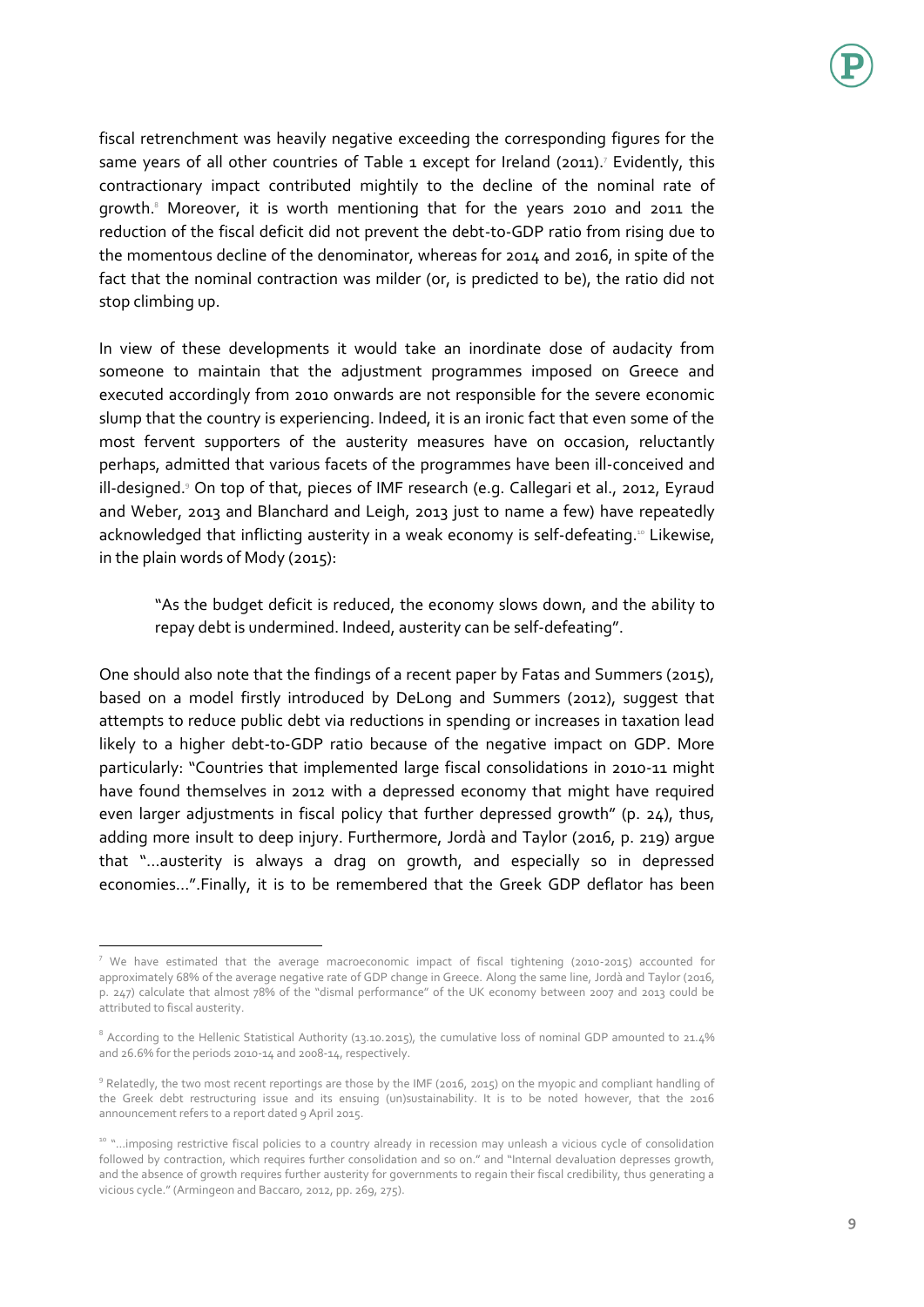falling for the last three years (2012-2014).<sup>11</sup> In such a debilitating deflationary environment, investment and consumption are held back while the government's revenue is diminished "making debt repayment even harder" (Mody, 2015) and thus the country has been caught in a pernicious debt-deflation spiral along with a higher debt level in real terms as well as higher real interest rates.<sup>12</sup>

On the other hand, even a cursory look at the data of Ireland and Portugal tends to indicate that the phenomenon of self-defeating austerity seems to be only temporary while favourable long-run effects of fiscal consolidation on growth are distinguished as the ECB (2012, p. 85) maintains.<sup>13</sup> Also, in Warmedinger et al.: "...an increase in the debt ratio following episodes of fiscal consolidation is likely to be short-lived."(2015, p. 3) and "...increases in the debt ratio following consolidation…are expected to fade within maximum three years from the beginning of the consolidation programme, when financial markets behave normally." (Berti et al., 2013, p.3). In Ireland the debt/GDP ratio peaked in 2012-2013 and in Portugal in 2013-2014, dropping thereafter. Moreover, in the former from 2014 the nominal GDP rate of growth started reaching impressive levels while in the latter the last year of a negative rate was back in 2012.<sup>14</sup> As already observed, in Greece for four consecutive years (2010-2013) the macroeconomic impact of the fiscal austerity was severely negative when on the other hand, not so much in Portugal and Ireland (except that for 2011). In Greece this outcome originated mainly from the revenue side while the opposite occurred in the other two countries.<sup>15</sup> More specifically, the Greek increase of the government's Revenues/GDP ratio for both 2011 and 2012 was the highest of all other countries (2008-2016) and this was combined with the highest revenue multipliers, except those of Germany (2009) and Portugal (2008, a date preceding by almost three years the imposition of the austerity programme).

Finally, it should be stressed that as the IMF (2012, pp. 15, 41) remarks:

 $\overline{a}$  $11$  For 2015 a rate of  $-1.1\%$  is expected.

<sup>&</sup>lt;sup>12</sup> A brief literature review on the "self-defeating" properties of fiscal contraction is provided in McCausland and Theodossiou (2014). It is noteworthy that the authors, in addition, examine the impact of government fiscal stance on public debt for eleven OECD countries over the long period 1881-2011. Their econometric results point out that fiscal contraction worsens the debt-to-GDP ratio as it also creates negative effects on employment levels. Conversely, increases in government expenditure reduce the national debt (see also fn. 15) whereas increases in primary deficits are associated with falls in the unemployment rate. DeLong and Summers (2012) and Rendahl (2014) argue along similar lines.

<sup>&</sup>lt;sup>13</sup> "Nobody has ever said that austerity policies mean that the economy will never grow again. In fact, the standard view among Keynesians is that, unless there are strong hysteresis effects, the economy will eventually recover to its old growth trend even if austerity is never reversed –which means that somewhere along the way there will be some quarters not just of growth but of above-average growth" (Krugman, 2013). Likewise, "But every downturn comes to an end. Success should not be measured by the fact that recovery eventually occurs, but by how quickly it takes hold and how extensive the damage caused by the slump…To say that the medicine is working because the unemployment rate has decreased by a couple of percentage points, or because one can see a glimmer of meager growth, is akin to a medieval barber saying that a bloodletting is working, because the patient has not died yet" (Stiglitz, 2014).

<sup>&</sup>lt;sup>14</sup> This also applies to the growth rate in real terms for both countries.

<sup>&</sup>lt;sup>15</sup> At this point let us mention the *prima facie* paradoxical, yet analytically convincing, empirical finding by Leão (2013) that an increase in government spending, below full employment conditions, decreases the debt-to-GDP ratio. To the best of our knowledge, no challenge whatsoever to this claim has been attempted so far.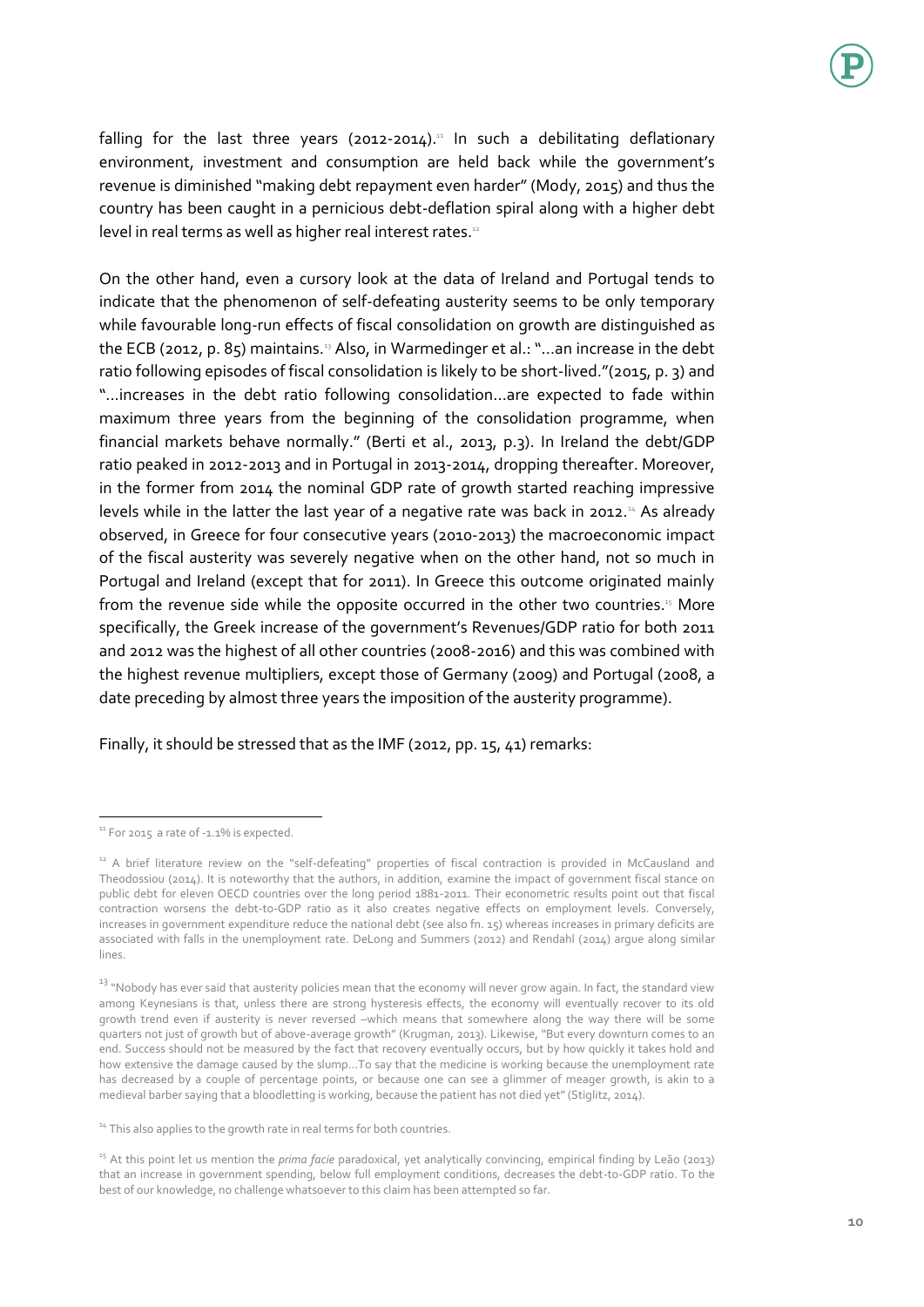

"In downturns, fiscal consolidation measures reinforce the economic cycle and thereby exacerbate the slump in growth, making an up-front fiscal contraction particularly harmful…, simulations show that when the output gap is initially negative, fiscal adjustment implemented gradually has a smaller negative impact on growth (cumulative over two and one-half years) than does an upfront consolidation of the same overall size. This suggests that when feasible, a more gradual fiscal consolidation is likely to prove preferable to an approach that aims at 'getting it over with quickly'…In Greece, Portugal, and Spain, fiscal consolidation was significantly front-loaded, with a view to restoring confidence amid deteriorating market conditions". $\cdot$ 

It is noteworthy, at this point, to recall that in "Greece: First Review Under the Stand-By Arrangement" (IMF, 2010a, p. 26) the output gap for 2009 was estimated at 4% whereas in accordance to the "program" it was reduced to -1.1% for 2010 and projected to much higher negative values (in absolute terms) until 2015. So, despite the existence of negative output gaps, it was not deemed, presumably, 'feasible' to adopt a 'more gradual fiscal consolidation'. The reason for the lack of 'feasibility' is made abundantly clear by Blanchard who argues:

"'Less fiscal austerity', i.e., slower fiscal adjustment, would have required even more financing cum debt restructuring, and there was a political limit to what official creditors could ask their own citizens to contribute. $\frac{m_{17}}{2}$ 

[\(http://blog-imfdirect.imf.org/2015/07/09/greece-past-critiques-and-the-path](file:///C:/Users/Jeremy/Downloads/(http:/blog-imfdirect.imf.org/2015/07/09/greece-past-critiques-and-the-path%20forward/))  [forward/\)](file:///C:/Users/Jeremy/Downloads/(http:/blog-imfdirect.imf.org/2015/07/09/greece-past-critiques-and-the-path%20forward/))

And:

"*Greece*:…Fiscal projections assume a strong front-loaded fiscal adjustment in 2010, followed by further measures in 2011–13. Growth is expected to bottom out in late 2010 and gradually rebound after that, coming into positive territory in 2012." (IMF, 2010b, p. 165)

Patently, at first view, this blissful fantasy proved to be an abysmal failure since market conditions kept deteriorating vertiginously and consequently, no confidence ('confidence fairy' à la Krugman) was ever restored.<sup>18</sup>

 $\overline{a}$ <sup>16</sup> In the same vein, the main empirical finding of Pennings and Pérez Ruiz (2013) is that episodes of fast (front-loaded) fiscal consolidation have higher multipliers than gradual consolidations. In parallel, Dell'Erba et al. (2014) argue that their results point out that in times of persistently low growth and high unemployment fiscal consolidation plans to reduce public debt levels should proceed gradually. Even a recent paper of the ECB research team has frankly acknowledged that "…our results…[show that]… the large negative effects of consolidation in closed economies under recession would call for postponing fiscal consolidation…" (Cugnasca and Rother, 2015, p.3). Finally, according to Gechert and Rannenberg (2015) almost 80% of the negative impact on GDP is due to the frontloading of fiscal measures in Greece. In addition, by gradually implementing fiscal consolidation, they maintain, the effect on the primary balance would have been more favourable. However, the results of our analysis are at odds with their findings with regards to the importance of the revenue-led retrenchment as opposed to that of the spending-led one.

 $17$  And see pithy words by Wren-Lewis (2015, pp. 18, 19): "...the default position is to view government deficits as a problem that needs to be tackled sooner rather than later".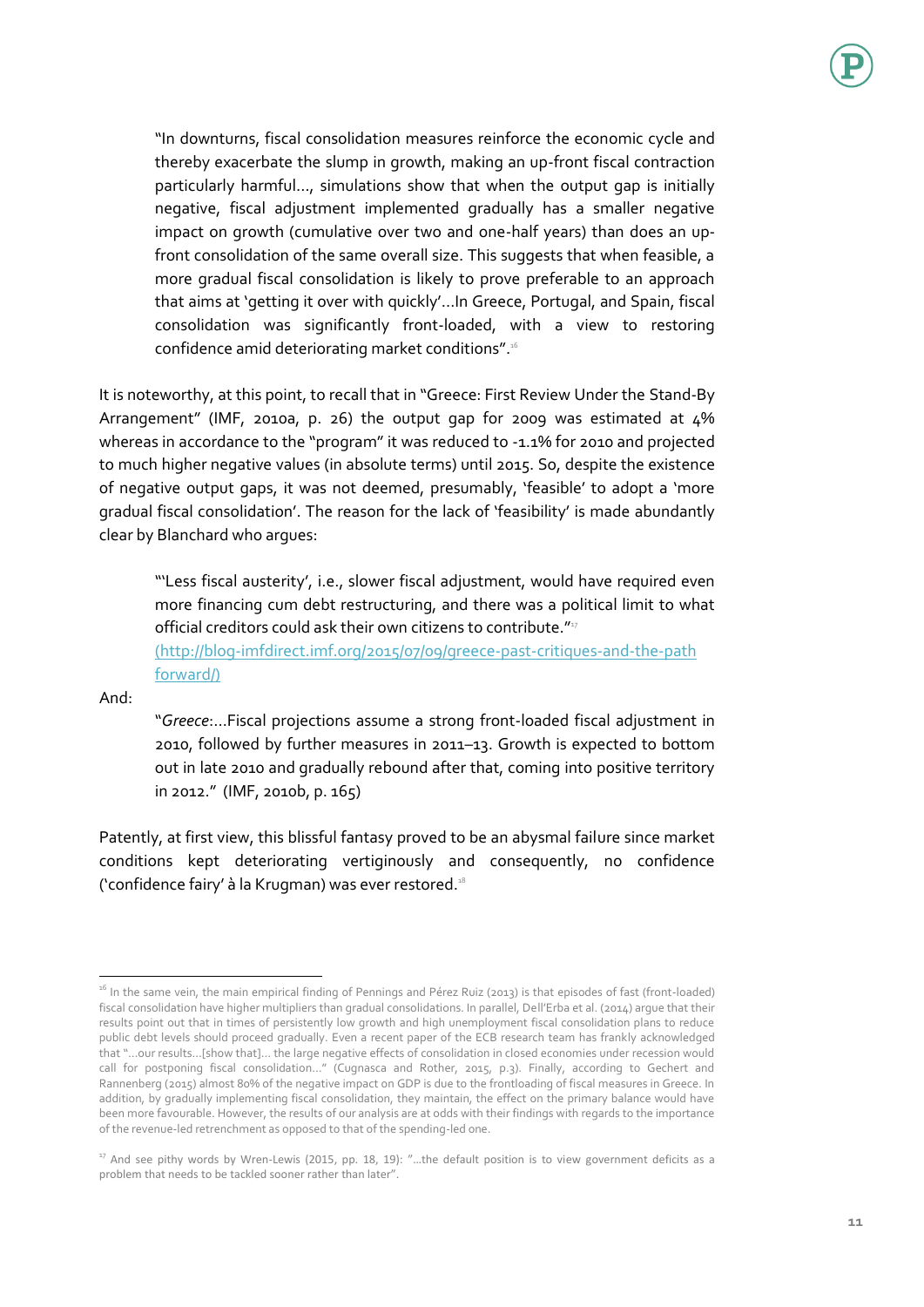#### **4. Conclusions**

 $\overline{\phantom{a}}$ 

*"…a more balanced budget for a more unequal society."* 

*Gary Younge, "Despite class war, Democrats just dither", The Guardian Weekly, 8 June 2012,* p*. 19.*

It appears then, at first sight and up to this point in time, that the "self-defeating" properties of fiscal policy activated by the "Adjustment Programmes" are to be seen only in the case of Greece. Is the full evidence at hand? Is then the jury still out on the subject?

We are of the opinion that the documentation is fragmentary and that most of the mainstream discussion, to which ourselves participate with the present paper, on "selfdefeating austerity" or its polar opposite, "paying-off austerity", takes place within a partial analysis framework. This is so because:

Firstly, what is mostly eschewed is any substantive and inclusive reference to the issues of "hysteresis" effects and mechanisms which may brand an economy with long-lasting scars. Fiscal austerity measures might have persistent effects on output (actual and potential) as well as on employment and the labour market.<sup>19</sup>

Secondly, the channels (e.g. deteriorating maldistribution of income) through which the negative impact due to fiscal austerity impinges upon the rate of GDP growth are never given proper consideration in the "self-defeating" literature, seemingly because their importance as transmission mechanisms is either seriously underestimated or entirely written-off.<sup>20</sup>

Thirdly, is there a reason why the definition of "self-defeating": (i) is restricted to the "accepted" macrovariables, and (ii) remains silent on who bears the burden and on who reaps the benefits of austerity? Is there a rationale why socio-economic indicators (e.g. poverty rates, infant mortality, life expectancy, emigration of young people, suicide rates etc) do not deserve to be included in the estimates? $24$ 

<sup>&</sup>lt;sup>18</sup> "The current deflationary adjustment forced on...Greece, Italy, Portugal, and Spain is self-destructive: it is a 'confidence killer', not only deepening the free fall of southern European incomes but also damaging their productive base and productivity growth" (Storm and Naastepad, 2015, p. 959).

<sup>&</sup>lt;sup>19</sup> Ball (2014) estimates that the only country, among 23 OECD members, with a negative growth rate of potential output for 2014-5 is Greece. In addition, its loss in potential output since 2008-9 reached a staggering 35.4%, the greatest longterm damage of them all. A recent attempt to incorporate a hysteresis effect in a debt dynamic equation, namely the number of years required for the lost output to be recovered, is to be found in IMF (2015, pp. 62, 3).

<sup>&</sup>lt;sup>20</sup> As the present paper was virtually completed, two relevant articles came into our attention. Perugini et al. (2016) examine the relationship between income inequality, private indebtedness and financial crises. They provide evidence that higher inequality impacts positively on credit demand which in turn results in a crisis and conclude that "…the distribution of income is not irrelevant to macroeconomic stability, as implicit in mainstream approaches…" (p. 227). As far as government debt is concerned, Azzimontiet al. (2012) assert "…that governments choose higher levels of public debt when financial markets become internationally integrated and inequality increases".

<sup>&</sup>lt;sup>21</sup> On the same subject, Wolf (2013) admonishes: "The idea that treatment is right irrespective of what happens to the patient falls into the realm of witch-doctoring, not science".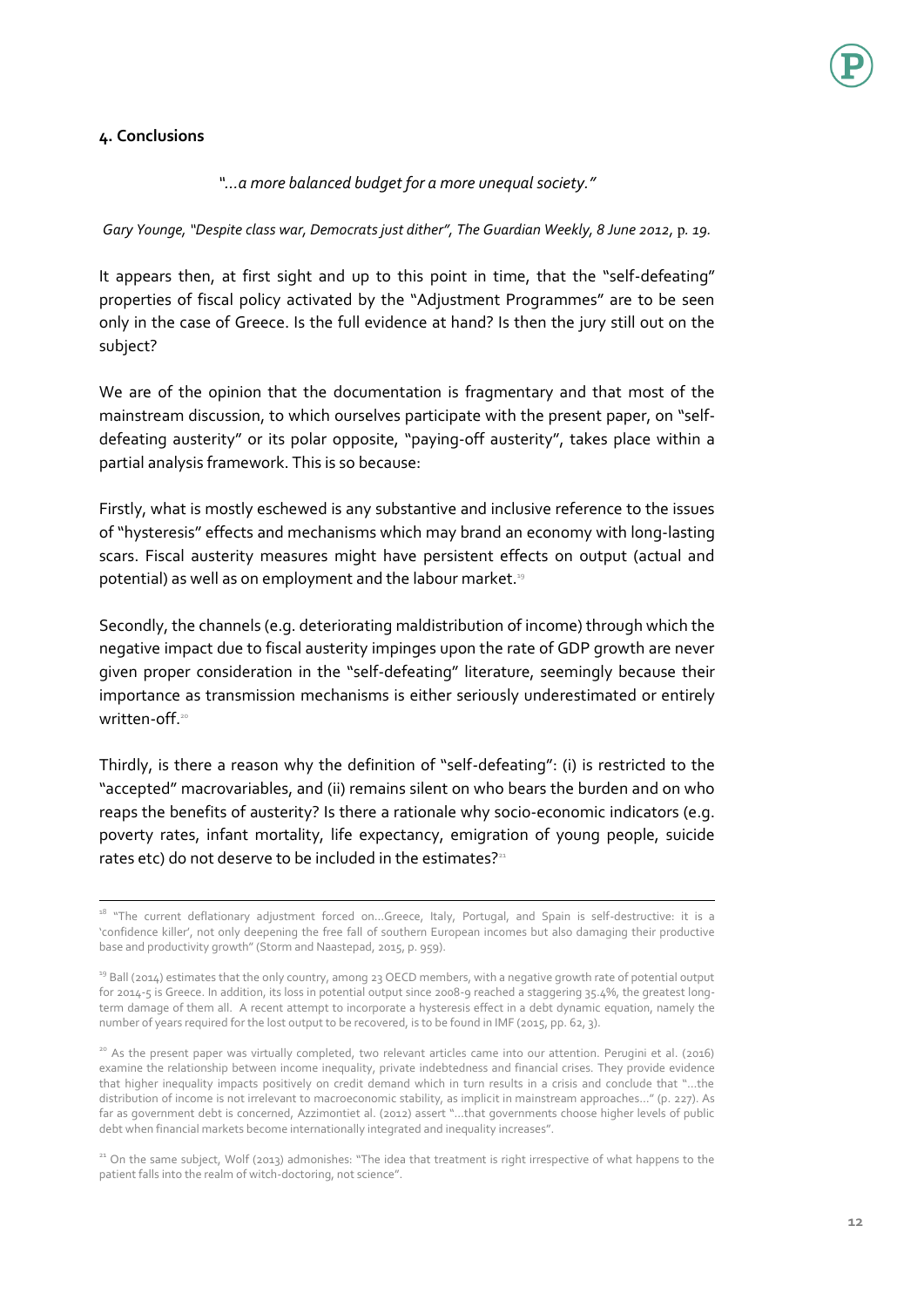Lastly, could it be that we are not really dealing at all with faulty, ill-conceived "selfdefeating" austerity programmes but on the contrary, what we are actually experiencing is a well-targeted overall attempt endowed with power and politics (with the inevitable *faux pas*, belated specious self-incrimination and lukewarm *mea culpa* avowals - without though accepting odium for these decisions - or providing deniability and passing responsibility on to another) to foist deliberately an ideology-ridden masterplan programme which, among various objectives, can be used as an excuse to limit the active remit of the public sector by privatizing state functions, to dismantle the welfare state and generally, to impose a polarizing fiscal policy with redistributive than stabilizing aims and consequences?  $22$  In this vein, one should also remark that it is only when an austerity template of that sort is constantly implemented, thoroughly evaluated and fully endorsed that a debt restructuring process may be deemed negotiable by the powers that be.

Indeed, the jury should not retire for its final verdict while the evidence at hand is still far from complete. An "all-encompassing" approach is, therefore, urgently called for.

 $\overline{a}$ 

<sup>&</sup>lt;sup>22</sup> "For unto every one that hath shall be given, and he shall have abundance but from him that hath not shall be taken even that which he hath."(Matthew, 25:29). Similar excerpts are to be found in Luke, 8:18, Mark, 4:25 and Matthew, 13:12 artfully encapsulated in Billie Holiday's "God bless the child": "Them that's got shall get/ them that's not shall lose/So the Bible said and it still is news".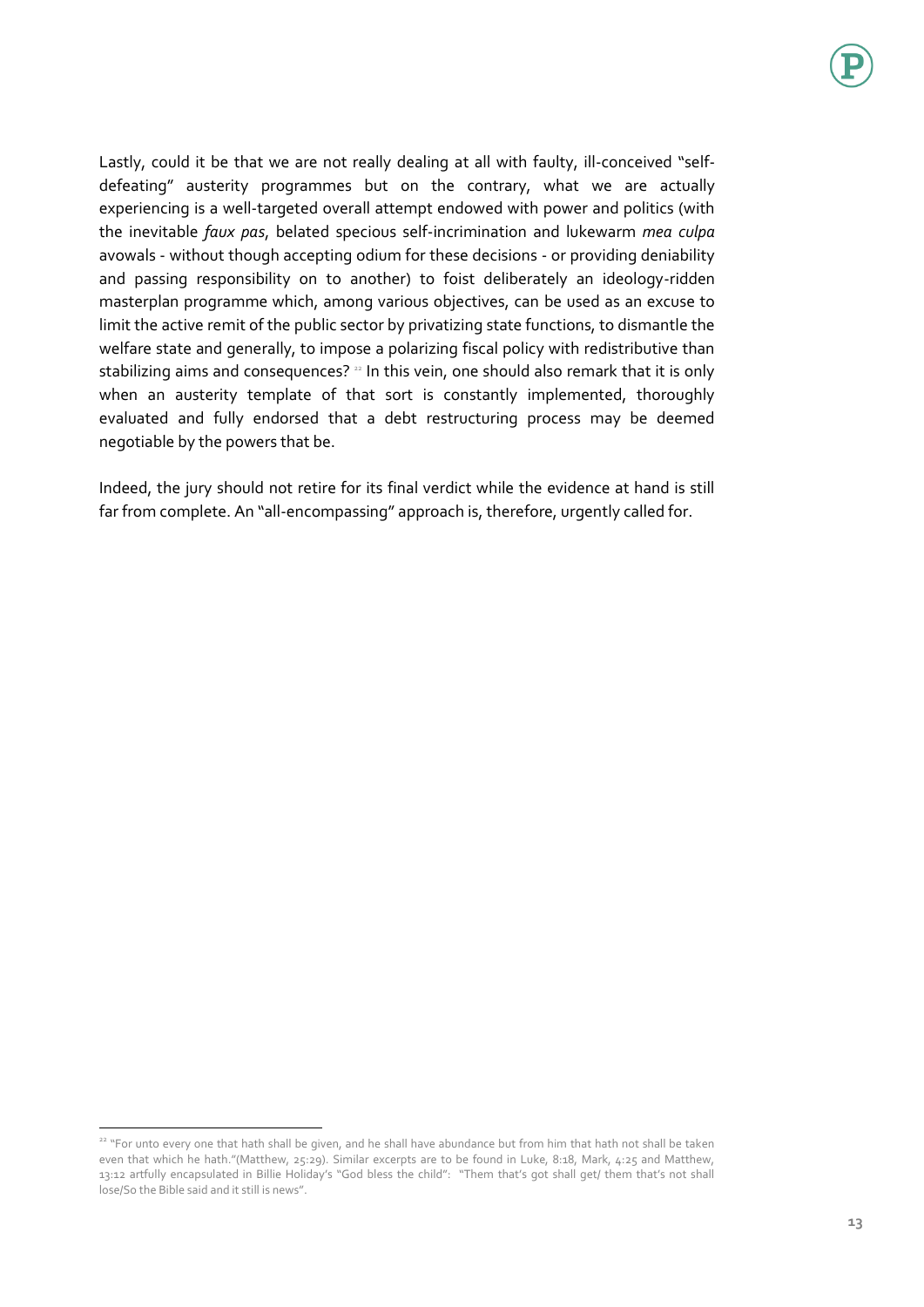|              |      | Public Debt<br>(% GDP) | GDP Growth<br>rate | Fiscal Balance<br>Change in | RHS of eq.5 | Expenditure<br>Multiplier | Multiplier<br>Revenue | Macro impact | Revenue<br>impact | Expenditure<br>Impact |
|--------------|------|------------------------|--------------------|-----------------------------|-------------|---------------------------|-----------------------|--------------|-------------------|-----------------------|
|              |      | $\mathbf b$            | n                  | dbal                        |             | $f_q$                     | $f_\tau'$             |              |                   |                       |
|              | 2008 | 109.34                 | 3.99               | 3.46                        | $-2.74$     | $-0.18$                   | 0.05                  | $-0.66$      | 0.01              | $-0.67$               |
| G            | 2009 | 126.72                 | $-1.84$            | 4.98                        | $-12.42$    | $-0.06$                   | $-0.07$               | $-0.08$      | 0.13              | $-0.21$               |
| $\mathsf R$  | 2010 | 146.13                 | $-4.84$            | $-3.94$                     | $-23.35$    | 0.52                      | $-0.72$               | $-2.51$      | $-1.69$           | $-0.83$               |
| E            | 2011 | 171.96                 | $-8.41$            | $-0.97$                     | $-26.87$    | $-0.42$                   | $-3.12$               | $-9.28$      | $-8.54$           | $-0.74$               |
|              | 2012 | 159.41                 | $-7.64$            | $-1.43$                     | 11.18       | 0.37                      | $-2.81$               | $-6.27$      | $-6.61$           | 0.35                  |
| Е            | 2013 | 176.95                 | $-5.66$            | 3.63                        | $-13.97$    | $-0.40$                   | $-0.15$               | $-2.51$      | $-0.29$           | $-2.22$               |
| C            | 2014 | 178.59                 | $-1.57$            | $-8.87$                     | $-10.47$    | 0.00                      | $-0.01$               | $-0.03$      | 0.02              | $-0.05$               |
| E            | 2015 | 194.80                 | -2.48              | 1.04                        | -15.16      | $-0.04$                   | $-0.07$               | $-0.10$      | $-0.04$           | $-0.06$               |
|              | 2016 | 199.64                 | $-0.69$            | $-1.03$                     | $-5.83$     | 0.06                      | 0.07                  | 0.00         | 0.03              | $-0.03$               |
|              | 2008 | 71.67                  | 1.94               | 0.76                        |             | 0.29                      | $-5.14$               | $-0.22$      | $-0.47$           | 0.25                  |
| P            | 2009 | 83.61                  | $-1.91$            | 6.04                        | $-5.86$     | $-0.01$                   | $-0.00$               | $-0.06$      | 0.01              | $-0.07$               |
| $\mathbf 0$  | 2010 | 96.20                  | 2.55               | 1.37                        | $-11.24$    | $-0.68$                   | $-0.36$               | $-1.17$      | $-0.08$           | $-1.09$               |
| $\mathsf{R}$ | 2011 | 111.37                 | $-2.09$            | $-3.79$                     | $-18.99$    | 0.04                      | $-0.05$               | $-0.16$      | $-0.09$           | $-0.07$               |
|              | 2012 | 126.19                 | $-4.41$            | $-1.72$                     | $-16.52$    | 0.87                      | $-0.06$               | $-1.31$      | $-0.01$           | $-1.29$               |
| т            | 2013 | 129.00                 | 1.11               | $-0.82$                     | $-3.62$     | $-0.03$                   | $-0.05$               | $-0.15$      | $-0.11$           | $-0.04$               |
| U            | 2014 | 130.18                 | 1.87               | 2.33                        | 1.13        | $-0.05$                   | 0.16                  | $-0.16$      | -0.09             | $-0.07$               |
| G            | 2015 | 128.22                 | 3.10               | $-4.20$                     | $-2.20$     | 0.10                      | $-0.07$               | $-0.42$      | $-0.03$           | $-0.38$               |
| A            | 2016 | 124.76                 | 3.04               | $-0.03$                     | 3.37        | 0.13                      | $-0.26$               | 0.09         | 0.20              | $-0.10$               |
| L            |      |                        |                    |                             |             |                           |                       |              |                   |                       |

#### **Table 1**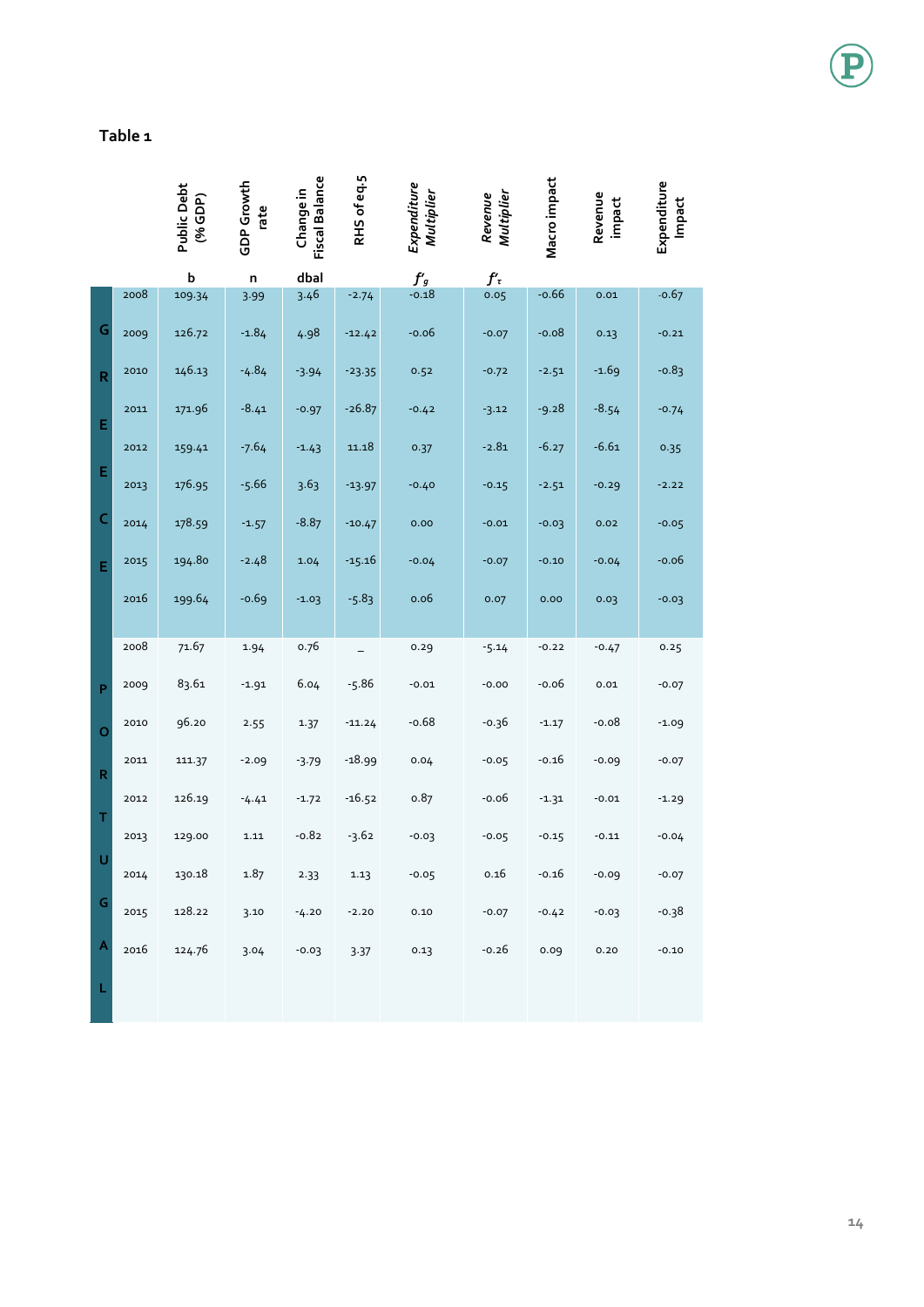|   |              | Public Debt<br>(% GDP) | <b>GDP Growth</b><br>rate | Change in<br>Fiscal | RHS of eq.5        | Expenditure<br>Multiplier | Revenue<br>Multiplier | impact<br>Macro | Revenue<br>impact | Expenditure<br>Impact |
|---|--------------|------------------------|---------------------------|---------------------|--------------------|---------------------------|-----------------------|-----------------|-------------------|-----------------------|
|   |              | b                      | n                         | dbal                |                    | $f_g'$                    | $f_{\tau}'$           |                 |                   |                       |
|   | 2008         | 42.44                  | $-4.82$                   | 7.26                | $-11.28$           | $-0.10$                   | 0.00                  | $-0.59$         | 0.00              | $-0.59$               |
| T | 2009         | 61.79                  | $-9.66$                   | 6.85                | $-12.50$           | $-3.86$                   | $-0.11$               |                 | 0.17              | -20.56                |
| R | 2010         | 86.79                  | $-1.93$                   | 18.47               | $-6.53$            | $-0.01$                   | 0.00                  | 20.40           | 0.00              | $-0.21$               |
|   | 2011         | 109.29                 | 4.68                      | $-19.77$            | $-42.27$           | 0.52                      | 0.02                  | $-0.21$         | $-0.01$           | $-10.57$              |
| Е | 2012         | 120.22                 | 0.52                      | $-4.49$             | $-15.42$           | 0.08                      | 0.03                  | $-10.58$        | 0.03              | $-0.28$               |
| L | 2013         | 119.98                 | 2.63                      | $-2.39$             | $-2.15$            | 0.26                      | 0.04                  | $-0.25$         | 0.01              | $-0.55$               |
| Α | 2014         | 107.49                 | 5.35                      | $-1.78$             | 10.71              | $-0.10$                   | 0.00                  | $-0.55$         | 0.00              | 0.14                  |
| N | 2015         | 99.77                  | 8.15                      | $-1.67$             | 6.05               | $-1.52$                   | $-0.42$               | 0.14            | 0.17              | 3.12                  |
| D | 2016         | 95.44                  | 6.44                      | $-0.69$             | 3.64               | $-0.03$                   | $-1.76$               | 3.29            | 2.06              | 0.06                  |
|   |              |                        |                           |                     |                    |                           |                       | 2.12            |                   |                       |
|   | 2008         | 39.40                  | 3.28                      | 6.42                | 2.53               | 0.10                      | $-0.33$               | 1.61            | 1.39              | 0.22                  |
| S | 2009         | 52.70                  | $-3.33$                   | 6.53                | $-6.77$            | $-1.09$                   | $-2.21$               | $-0.80$         | 4.22              | $-5.02$               |
| P | 2010         | 60.07                  | 0.17                      | $-1.57$             | $-8.94$            | 0.05                      | $-0.19$               | $-0.28$         | $-0.28$           | $-0.01$               |
| А | 2011         | 69.46                  | $-0.97$                   | 0.08                | $-9.31$            | $-0.06$                   | $-0.03$               | 0.00            | 0.00              | 0.00                  |
| п | 2012         | 85.41                  | $-2.57$                   | 0.98                | $-14.97$           | 0.02                      | $-0.33$               | $-0.40$         | $-0.44$           | 0.04                  |
| N | 2013         | 93.67                  | $-1.11$                   | $-3.53$             | $-11.79$           | $-0.05$                   | $-0.19$               | 0.00            | $-0.14$           | 0.14                  |
|   | 2014         | 99.28                  | 0.96                      | $-1.02$             | $-6.63$            | 0.47                      | 0.18                  | $-0.25$         | 0.07              | $-0.31$               |
|   | 2015         | 100.83                 | 3.67                      | $-1.14$             | $-2.69$            | 0.48                      | $-0.16$               | $-0.52$         | $-0.01$           | $-0.51$               |
| G | 2016<br>2008 | 101.30                 | 3.73                      | $-1.15$             | $-1.62$            | 0.21                      | 0.01                  | $-0.25$         | 0.00              | $-0.25$               |
| E |              | 65.04                  | 1.93                      | 0.36                | $-1.09$            | 0.25<br>0.60              | 0.00                  | 0.19            | 0.00              | 0.19                  |
| R | 2009<br>2010 | 72.50<br>81.01         | $-3.96$<br>4.87           | 3.06                | $-4.40$            | 0.26                      | $-2.94$<br>$-0.11$    | $-0.39$<br>0.06 | $-2.78$           | 2.39<br>$-0.08$       |
| М | 2011         | 78.37                  | 4.77                      | 0.99<br>-3.26       | $-7.52$<br>$-0.62$ | 0.19                      | 0.39                  | $-0.22$         | 0.15<br>0.28      | $-0.50$               |
| А | 2012         | 79.71                  |                           | $-0.87$             | $-2.21$            | $-0.10$                   | 0.05                  | 0.06            | 0.03              | 0.03                  |
| N | 2013         | 77.35                  | 1.91<br>2.39              | 0.02                | 2.38               | 4.28                      | $-0.21$               | 0.26            | $-0.01$           | 0.27                  |
| Y | 2014         | 74.92                  | 3.36                      | $-0.42$             | 2.01               | $-2.63$                   | $-0.27$               | 0.59            | $-0.05$           | 0.64                  |
|   | 2015         | 71.42                  | 3.66                      | $-0.56$             | 2.94               | $-1.05$                   | $-0.52$               | 0.86            | 0.09              | 0.77                  |
|   | 2016         | 68.48                  | 3.54                      | 0.37                | 3.31               | 3.32                      | $-1.26$               | 0.95            | 0.16              | 0.79                  |
|   |              |                        |                           |                     |                    |                           |                       |                 |                   |                       |

Source: Ameco, own calculations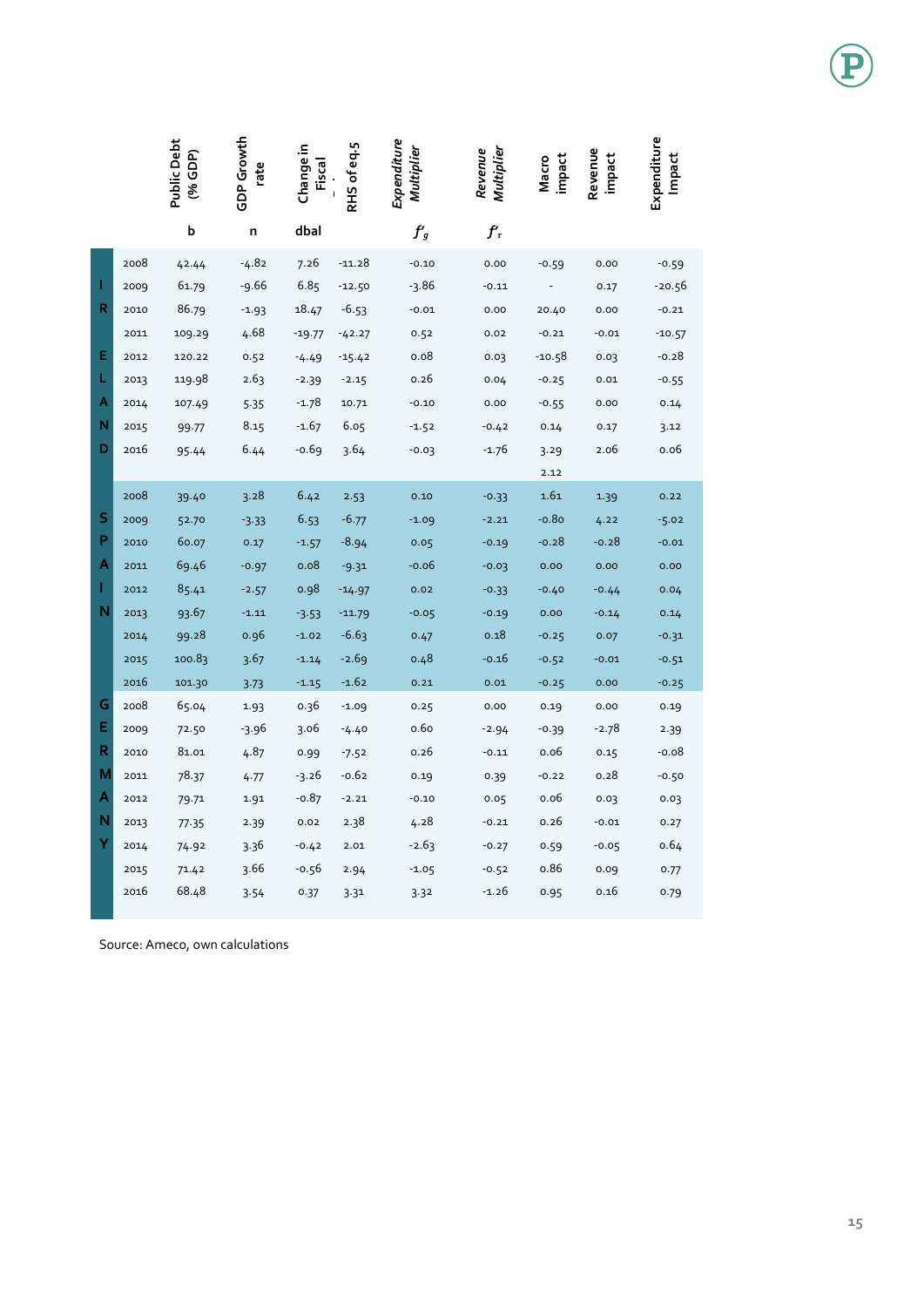#### **Bibliography**

- Armingeon, Klaus and Lucio Baccaro, "Political Economy of the sovereign debt crisis: the limits of internal devaluation", Industrial Law Journal, September 2012.
- Azzimonti, Marina et al., "Financial globalization, inequality, and the raising of public debt", Research Department, Federal Reserve Bank of Philadelphia, Working Paper No. 12-6, February 2012.
- Ball, Laurence M., "Long-term damage from the Great Recession in OECD countries", Working Paper 20185, National Bureau of Economic Research, May 2014.
- Berti, Katia et al., "Effects of fiscal consolidation envisaged in the2013 Stability and Convergence Programmes on public debt dynamics in EU Member States", European Economy, Economic Papers 504, September 2013.
- Bi, Ran et al., "Assessing the impact and phasing of multi-year fiscal adjustment: a general framework", IMF Working Paper No. 13/182, 2013.
- Blanchard, Olivier and Daniel Leigh, "Growth forecast errors and fiscal multipliers", IMF Working Paper No. 13/1, 2013.
- Callegari, Giovanni et al., "Successful austerity in the United States, Europe and Japan", IMF Working Paper No. 12/190, 2012.
- Cugnasca, Alessandro and Philipp Rother, "Fiscal multipliers during consolidation: evidence from the European Union", ECB Working Paper Series, No. 1863, October 2015.
- Dell'Erba, Salvatore et al., "Medium-term fiscal multipliers during protracted recessions", IMF Working Paper No. 14/213, 2014.
- DeLong, J. Brad and Lawrence Summers, "Fiscal policy in a depressed economy", Brookings Papers on Economic Activity, Spring, 2012.
- ECB, "Fiscal multipliers and the timing of consolidation", Economic Bulletin, April 2014.
- ECB, "The role of fiscal multipliers in the current consolidation debate", Economic Bulletin, December 2012.
- Eyraud, Luc and Anke Weber, "The challenge of debt reduction during fiscal consolidation", IMF Working Paper No. 13/67, 2013.
- Fatas, Antonio and Lawrence Summers, "The permanent effects of fiscal consolidations", CEPR, Discussion Paper No. 10902, October 2015.
- Gechert, Sebastian and Angsar Rannenberg, "The costs of Greece's fiscal consolidation", IMK Policy Brief, revised version, 18/6/2015.
- Holland, Dawn and Jonathan Portes, "Self-defeating austerity?", National Institute Economic Review, October 2012.
- IMF, "IMF reforms policy for exceptional access lending", IMF Survey, January 29, 2016.
- IMF, Crisis Program Review, November 9, 2015.
- IMF, "Balancing fiscal policy", Fiscal Monitor, April 2012.
- IMF, "Recovery, Risk, and Rebalancing", World Economic Outlook, October 2010b.
- IMF, "Greece: first review under the stand-by arrangement", Country Report No. 10/86, September 2010a.
- IMF, "Greece: 2009 Article IV Consultation concluding statement of the mission", IMF Press Release, May 25, 2009.
- IMF, "Staff report for the 2007 Article IV Consultation", March 20, 2008.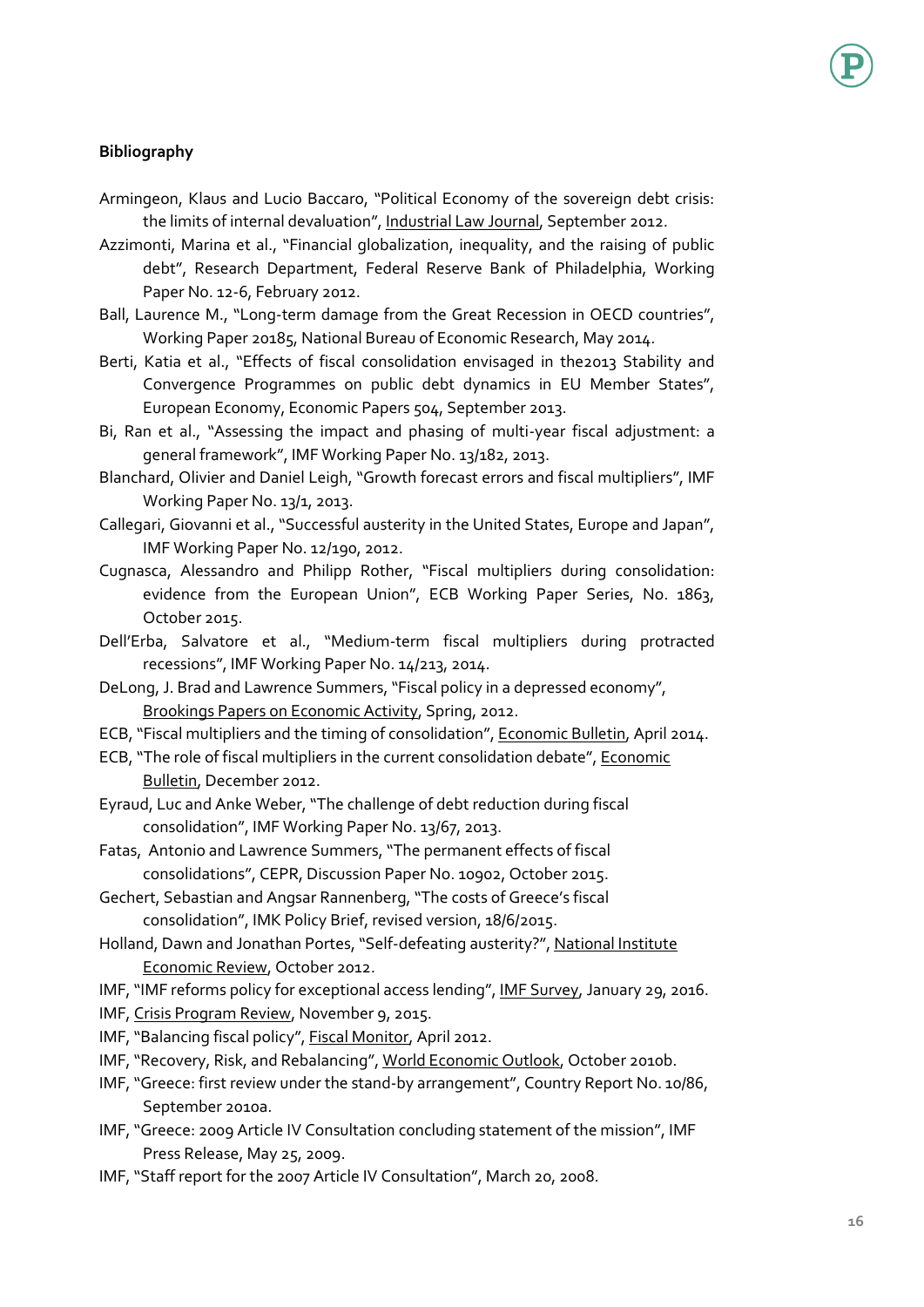- Jordà, Òscar and Alan M. Taylor, "The time for austerity: estimating the average treatment effect of fiscal policy", The Economic Journal, February 2016.
- Krugman, Alan, "Oh yes they can", The New York Times, September 10, 2013.
- Leão, Pedro, "The effect of government spending on the debt-to-GDP ratio: some Keynesian arithmetic", Metroeconomica, July 2013.
- McCausland, W. D. and I.Theodossiou, ["The consequences of fiscal stimulus on](http://static1.squarespace.com/static/541ff5f5e4b02b7c37f31ed6/t/5538ed0de4b01a0f9e18c48d/1429794073737/The+Consequences+of+Fiscal+Stimulus+on+Public+Debt.pdf) public [debt: a historical perspective",](http://static1.squarespace.com/static/541ff5f5e4b02b7c37f31ed6/t/5538ed0de4b01a0f9e18c48d/1429794073737/The+Consequences+of+Fiscal+Stimulus+on+Public+Debt.pdf) Prime, October 2014.
- Mody, Ashoka, "A programme for Greece: follow the IMF's research", Vox (CEPR's policy portal), 18 June 2015.
- Müller, Gernot J., "Fiscal austerity and the multiplier in times of crisis", German Economic Review, May 2014.
- Pennings, Steven and Esther Pérez Ruiz, "Fiscal consolidation and growth: does speed matter?", IMF Working Paper No. 13/230, 2013.
- Perugini, Cristiano et al., "Inequality, credit and financial crises", Cambridge Journal of Economics, January 2016.
- Rendhal, Pontus, "Fiscal policy in an unemployment crisis", Cambridge Working Papers in Economics, No. 1405, University of Cambridge, 2014.
- Stiglitz, Joseph E., "Europe's austerity zombies", Project Syndicate, September 26, 2014.
- Storm, Servaas and C. W. M. Naastepad, "Europe's hunger games: income distribution, cost competitiveness and crisis", Cambridge Journal of Economics, May 2015.
- Van Brusselen, Patrick, "Fiscal stabilization plans and the outlook for the world economy. Do counter-cyclical fiscal measures offer any hope of recovery for the world economy? An evaluation of fiscal policy effectiveness in the face of a global recession", NIME Policy Brief, Federal Planning Bureau, April 2009.
- Warmedinger, Thomas et al., "Fiscal multipliers and beyond", ECB Occasional Paper Series, No. 162, June 2015.
- Wolf, Martin, "The man at Number 10 is not for turning", The Financial Times, 7 March 2013.
- Wren-Lewis, Simon, "The knowledge transmission mechanism and austerity", IMK, Working Paper No. 160, December 2015.

© Panagiotis Chronis and Vassilis Droucopoulos 2016

Provided that you acknowledge the authors, that you fairly represent the views they express and that you credit [http://www.primeeconomics.org,](http://www.primeeconomics.org/) you may freely quote from this article.

\*Cover Image: Hercules engraving by B Picart, 1731